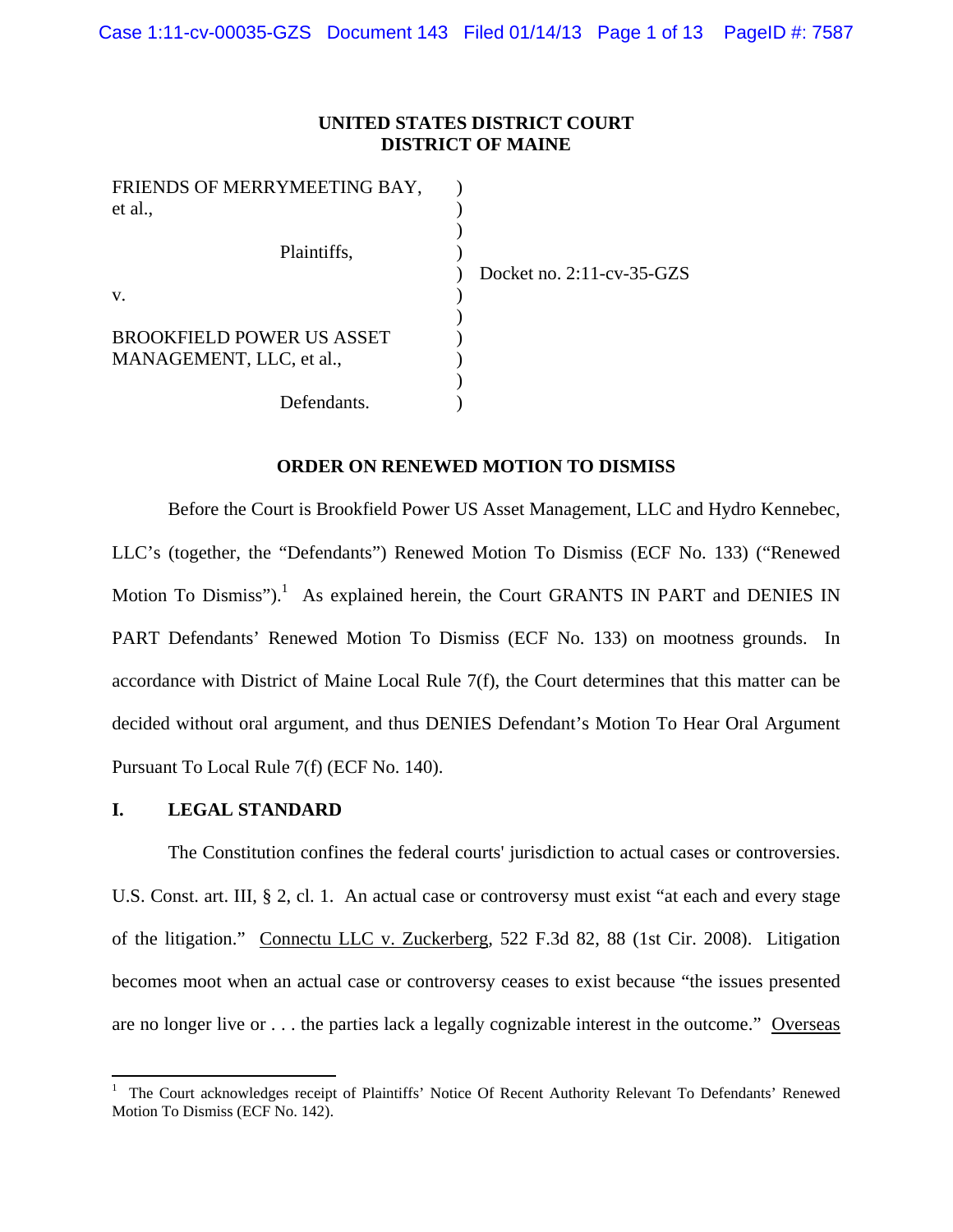Military Sales Corp. v. Giralt-Armada*,* 503 F.3d 12, 17 (1st Cir. 2007) (internal quotation omitted). "If an event occurs while a case is pending that heals the injury and only prospective relief has been sought, the case must be dismissed." Southern Utah Wilderness Alliance v. Smith, 110 F.3d 724, 727 (10th Cir. 1997); see also Cruz v. Farquharson*,* 252 F.3d 530, 533 (1st Cir. 2001) (stating that once a case becomes moot, dismissal is "compulsory"). However, a party asserting that a case should be dismissed as moot bears a heavy burden in showing that "it is *absolutely clear* that the allegedly wrongful behavior could not reasonably be expected to recur." Gwaltney of Smithfield, Ltd. v. Chesapeake Bay Found., Inc., 484 U.S. 49, 66 (1987) (quoting United States v. Phosphate Export Ass., Inc., 393 U.S. 199, 203 (1968)) (alteration in original).

Closely related to Article III mootness is "prudential mootness" arising from a court's ability to exercise discretion not to grant relief. Even where a case may not be moot in the strict Article III sense, a case may become "so attenuated that considerations of prudence and comity for coordinate branches of government counsel the court to stay its hand, and to withhold relief it has the power to grant." Chamber of Commerce of U.S. of Am. v. U.S. Dept. of Energy, 627 F.2d 289, 291 (D.C. Cir. 1980). As with Article III mootness, the inquiry under prudential mootness becomes whether "circumstances [have] changed since the beginning of the litigation that forestall any occasion for meaningful relief." Southern Utah Wilderness Alliance, 110 F.3d at 727.

The First Circuit has observed that it is appropriate to consider mootness challenges as challenges to a court's subject-matter jurisdiction, and that "[t]he proper vehicle for challenging a court's subject-matter jurisdiction is Federal Rule of Civil Procedure 12(b)(1)." Valentin v. Hosp. Bella Vista*,* 254 F.3d 358, 362-63 (1st Cir. 2001); see United Seniors Ass'n v. Philip Morris USA*,* 500 F.3d 19, 23 (1st Cir. 2007). While there are different types of attacks on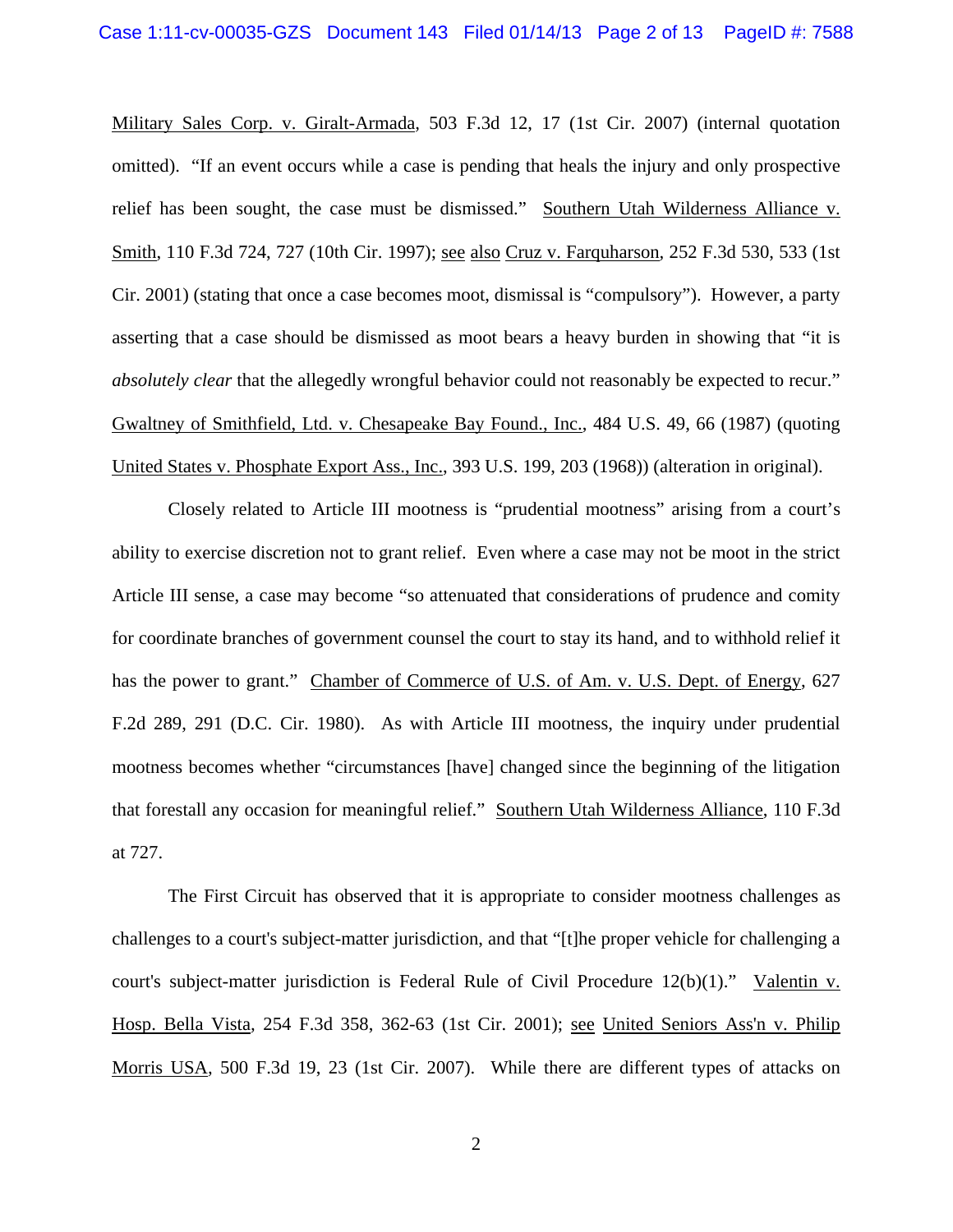subject matter jurisdiction under Rule  $12(b)(1)$ , because the parties here do not challenge the authenticity nor the admissibility of the National Marine Fisheries Service Endangered Species Act Biological Opinion ("Biological Opinion" or "BO") and the accompanying Incidental Take Statement ("ITS") (ECF No. 133-2), the basis for and the documents considered by the Court under the mootness challenge, the procedure for the Court's analysis would not differ materially under either type of attack. See, e.g., Williamson v. Tucker, 645 F.2d 404, 412-15 (5th Cir. 1981) (cited approvingly in Valentin, 254 F.3d at 364 and providing the different levels of review in which a court may engage when evaluating a motion to dismiss for lack of subject matter jurisdiction under Rule 12(b)(1)).

## **II. THE ENDANGERED SPECIES ACT**

 Congress has declared that the purpose of the Endangered Species Act ("ESA") is "to provide a means whereby the ecosystems upon which endangered species and threatened species depend may be conserved" and "to provide a program for the conservation of such endangered species and threatened species." 16 U.S.C. § 1531(b). Accordingly, when it was passed, the ESA represented "the most comprehensive legislation for the preservation of endangered species ever enacted by any nation." Tennessee Valley Auth. v. Hill, 437 U.S. 153, 180 (1978). Under the ESA, "[v]irtually all dealings with endangered species, including taking, possession, transportation, and sale, were prohibited, except in extremely narrow circumstances." Id. (internal citations omitted). To further the protection afforded by the ESA, the statute includes a citizen suit provision, allowing interested persons to bring suit to force compliance with the ESA. Id. at 180-81; see also 16 U.S.C. § 1540(g).

 Section 9 of the ESA makes it unlawful for any person to "take" any threatened or endangered species of fish or wildlife within the United States, unless an incidental take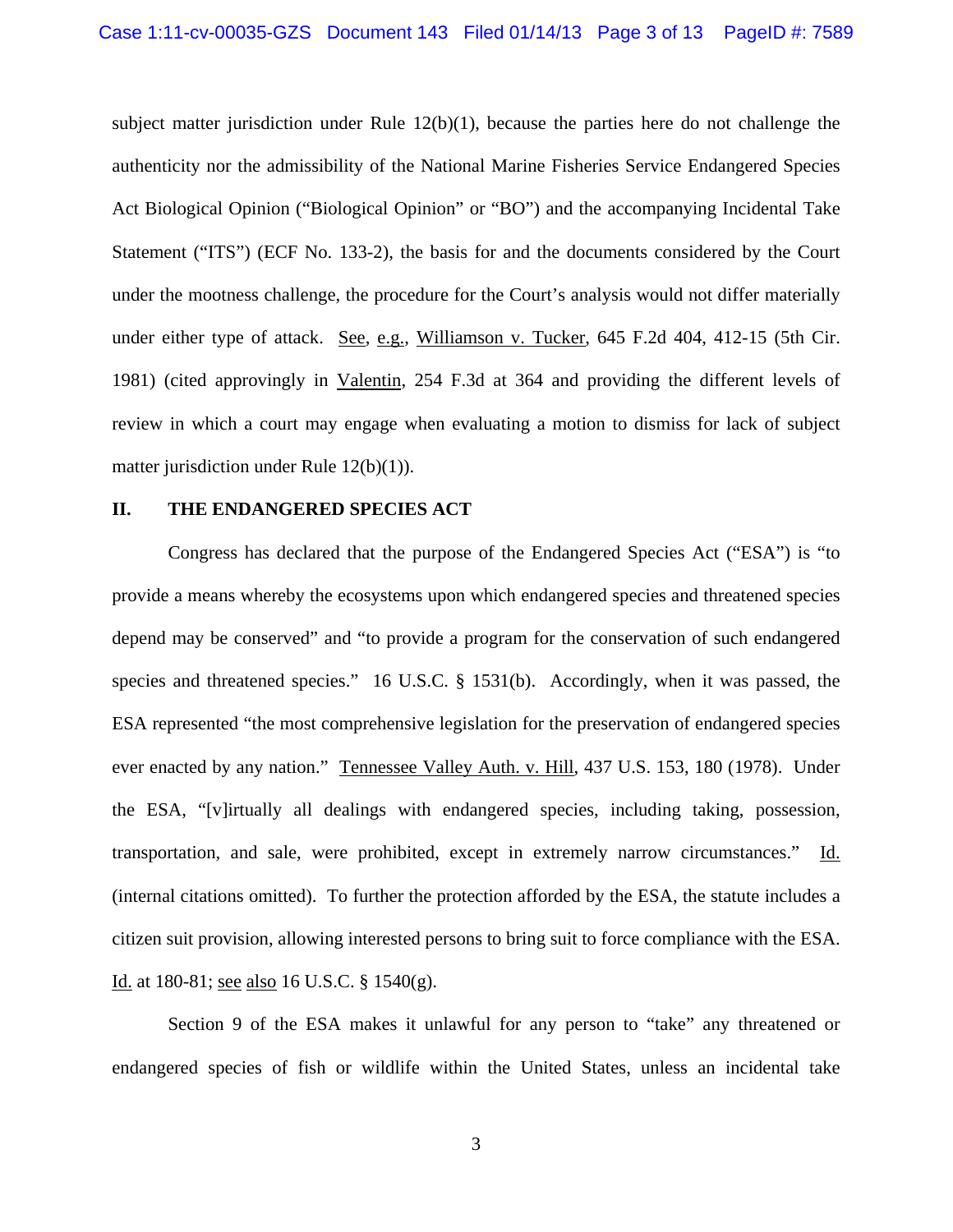statement is obtained pursuant to the consultation process in Section 7 of the  $ESA^2$  16 U.S.C. §§ 1536, 1538. If during the consultation process, the agency determines that an action is not likely to jeopardize the species, but is reasonably certain to result in the incidental take of a listed species, the agency provides an incidental take statement along with a biological opinion. See 16 U.S.C.  $\S$  1536(a)(2). An incidental take statement must specify the impact of the incidental taking on the species and "those reasonable and prudent measures that [the agency] considers necessary or appropriate to minimize such impact." Id. §§ 1536(b)(4)(i)-(iv). Further, an incidental take statement must "set[] forth the terms and conditions (including, but not limited to, reporting requirements) that must be complied with by the Federal agency or applicant (if any), or both, to implement the [reasonable and prudent measures]." Id.  $\S$  1536(b)(4)(iv). Finally, Section  $7<sub>0</sub>(2)$  of the ESA states that "any taking that is in compliance with the terms and conditions specified in a written [incidental take] statement . . . shall not be considered to be a prohibited taking of the species concerned." Id.  $\S$  1536(o)(2). Accordingly, an incidental take statement constitutes authorization for a person to "take" an endangered species so long as the "take" is done in accordance with the "terms and conditions" specified by the agency.

#### **III. BACKGROUND**

In 2000, the National Marine Fisheries Service ("NMFS") and the United States Fish and Wildlife Service ("USFWS") (collectively, the "Services") issued a rule listing the Gulf of Maine Distinct Population Segment ("GOM DPS") of Atlantic salmon endangered under the ESA. (Substituted Complaint (ECF No. 20) ¶ 19.) On June 19, 2009, the Services issued a final rule including the Atlantic salmon populations of the Kennebec, Androscoggin and Penobscot Rivers in the GOM DPS, thereby formally designating those populations of Atlantic salmon as

<sup>2</sup> Although not material to this case, the ESA also provides for incidental take permits under section 10 of the ESA. See 16 U.S.C. § 1539.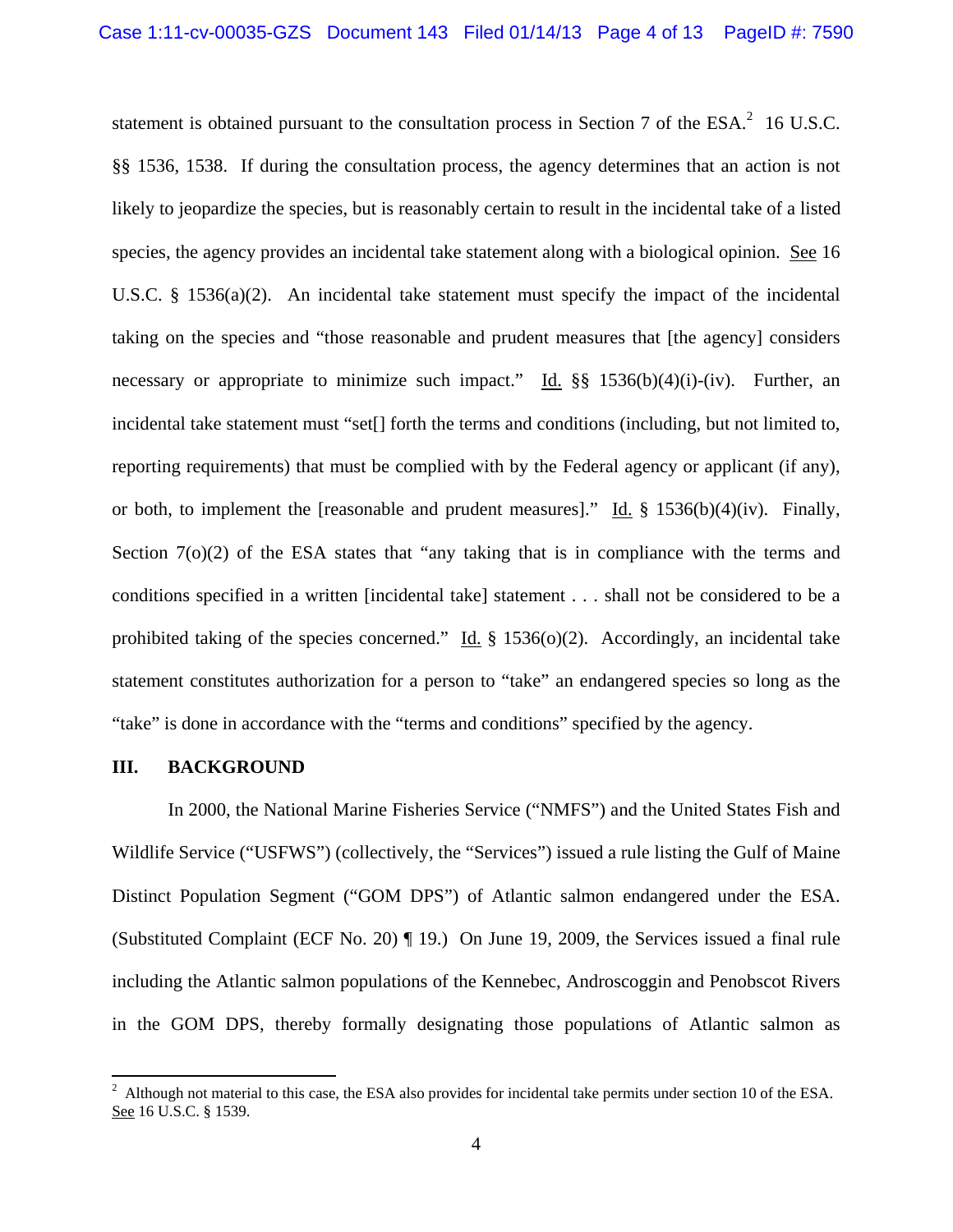endangered under the ESA. (Id. ¶ 20.) In their Substituted Complaint, Plaintiffs Friends of Merrymeeting Bay and Environment Maine allege that the Kennebec and Androscoggin Rivers historically had the largest Atlantic salmon runs in the United States, estimated at more than 100,000 adults each year. (Id. ¶ 15.) Now, the numbers of adult Atlantic salmon returning to these rivers is perilously low. (Id.) For example, in 2010, only five adult Atlantic salmon returned to the Kennebec River. (Id.)

Defendants, on their own or through a subsidiary, own, operate and hold the Federal Energy Regulatory Commission ("FERC") license for the Hydro Kennebec hydroelectric dam ("Hydro Kennebec dam") located on the Kennebec River. (Id. ¶¶ 8, 9.) In their Substituted Complaint, Plaintiffs allege that the Hydro Kennebec dam kills, harms and harasses endangered Atlantic salmon in numerous ways: the dam kills and injures Atlantic salmon when the fish pass through the turbines; the dam impedes upstream and downstream fish passage, which in turn prevents those Atlantic salmon from accessing spawning and rearing habitat; and, the dam alters the natural habitat of Atlantic salmon to the point that the essential behavior patterns of the fish are impaired, among other negative consequences. (Substituted Compl. ¶ 1.) Plaintiffs claim that Defendants are violating the ESA by killing, harming and harassing Atlantic salmon through the operation of the Hydro Kennebec dam. (Id. ¶¶ 1, 27-29.)

Plaintiffs filed their initial Complaint (ECF No. 1) on January 31, 2011. On June 2, 2011, Plaintiffs filed their Substituted Complaint (ECF No. 20) against Defendants asserting causes of action under the Endangered Species Act (Count I) and the Clean Water Act (Count II). Specifically, in Count I, Plaintiffs claim that Defendants are currently taking endangered Atlantic salmon through the operation of the Hydro Kennebec dam in violation of the ESA. Plaintiffs further allege that Defendants "have neither an incidental take permit nor an incidental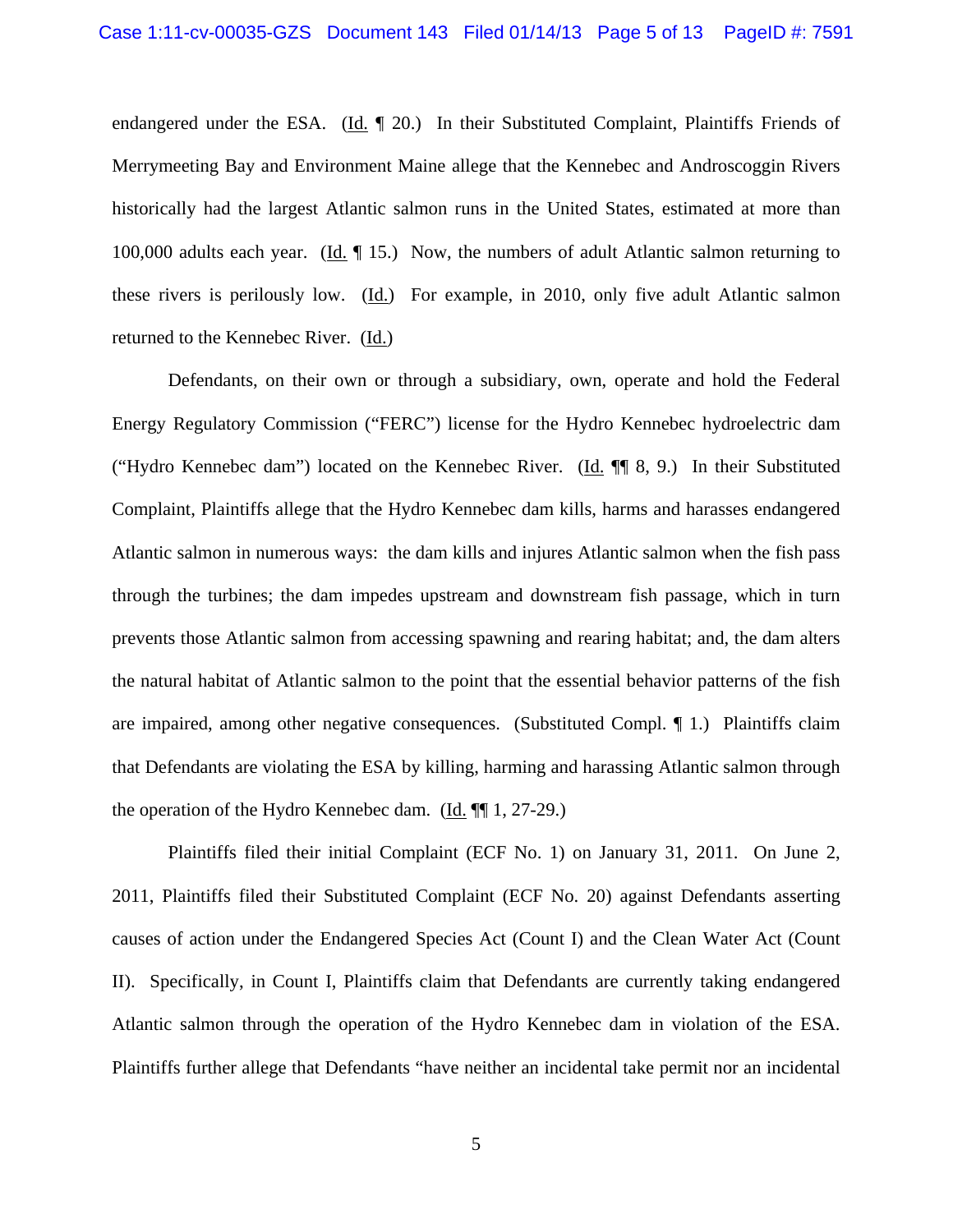### Case 1:11-cv-00035-GZS Document 143 Filed 01/14/13 Page 6 of 13 PageID #: 7592

take statement authorizing their take of Atlantic salmon at [the] Hydro Kennebec dam." (Substituted Compl. ¶ 28.) In Count II, Plaintiffs claim that Defendants are violating the Clean Water Act through the operation of that dam.

In response to the alleged violations of the ESA, Plaintiffs request that the Court "[d]eclare Defendants to be violating the take prohibition of" the ESA. (Id. Relief Requested ¶ a.) Plaintiffs also request that Defendants be ordered to: (1) adhere to a specified schedule in preparing a biological assessment, a first step in obtaining an incidental take statement, (2) "prevent Atlantic salmon from swimming into operating turbines at [the] Hydro Kennebec dam unless authorized by an ITP or ITS," and (3) "implement other appropriate measures to comply with the ESA's take prohibition pending the issuance of any ITP or ITS." (Id. Relief Requested  $\P$ d.).

 Prior to Plaintiffs' filing of this case, Defendants began the process of working in consultation with the Services and FERC toward the obtainment of an incidental take statement pursuant to Section 7 of the  $ESA^3$  (Biological Opinion at 6.) On September 17, 2012, the ESA consultation process for the Hydro Kennebec dam concluded with the NMFS's issuance of a Biological Opinion ("BO") that included the ITS. The BO is "based on a review of the best available scientific and commercial information." (Id. at 7.) After over sixty pages of analysis and review, the BO concludes that operation of the Hydro Kennebec dam pursuant to the four year interim species protection plan, "may adversely affect but is not likely to jeopardize the continued existence of the GOM DPS of Atlantic salmon."<sup>4</sup> (Id. at 66.)

 $3$  Specifically, on January 5, 2011, Defendant Hydro Kennebec LLC requested that it be designated as the nonfederal representative for the purpose of informal consultation under the ESA, and, on January 31, 2011, Defendant Hydro Kennebec LLC submitted a preliminary draft biological assessment ("BA"). (Biological Opinion at 6.) On April 6, 2012, the draft BA was filed with FERC. (Id. at 13.)

<sup>&</sup>lt;sup>4</sup> The BO includes authorization of a four year interim species protection plan ("ISPP"). (Biological Opinion at 13.) Under the ISPP, Defendants will be required to design and install upstream fish passage facilities and undertake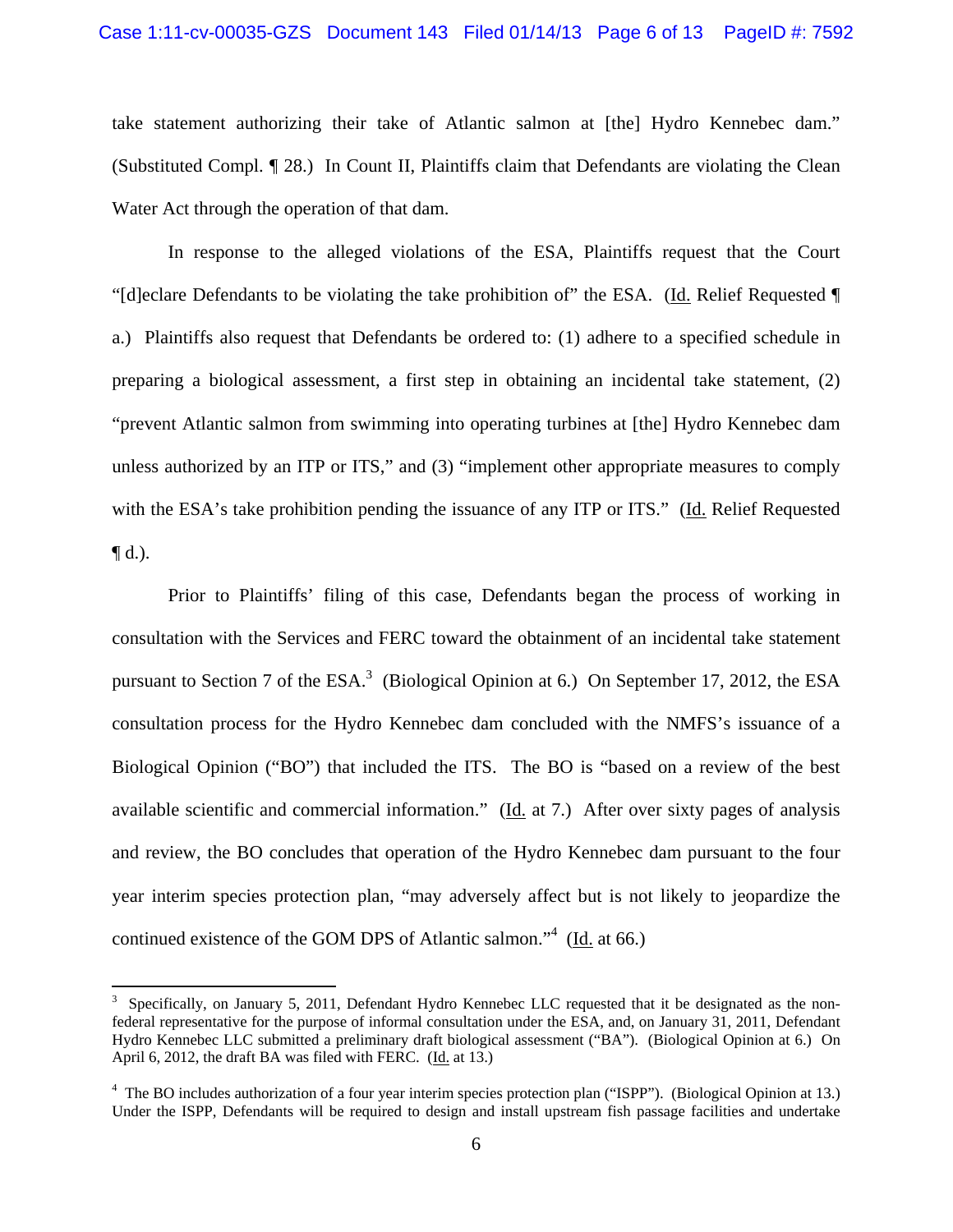## Case 1:11-cv-00035-GZS Document 143 Filed 01/14/13 Page 7 of 13 PageID #: 7593

The BO contains the ITS for the Hydro Kennebec dam, which authorizes a specific level of Atlantic salmon takings at the Hydro Kennebec dam and exempts those takings from liability under the ESA. (Id. at 66-69.) Under the ITS, Defendants will be required to implement "reasonable and prudent measures" to minimize and monitor the incidental taking of Atlantic salmon at the dam. (Id. at 67-68.) The measures include annual monitoring and reporting "to confirm that [Defendants are] minimizing incidental tak[ings] and reporting to NMFS any project-related observations of dead or injured salmon." (Id. at 68.) The ITS also contains specific terms and conditions that must be followed for Defendants to be exempt from the takings prohibitions of the ESA. (Id.) If the level of incidental taking is exceeded, agency consultation will be reinitiated and the reasonable and prudent measures will be reviewed. (Id.)

 The same day that Defendants received the BO and ITS, they moved to dismiss the Substituted Complaint as moot. Defendants assert that the issuance of the ITS, exempting operations at the Hydro Kennebec dam from liability under the ESA, renders Plaintiffs' claims under the ESA and the Clean Water Act moot. Plaintiffs have opposed that motion, arguing that despite the issuance of the BO and ITS, a live case or controversy remains before the Court.

#### **IV. DISCUSSION**

 The Court readily concludes that Defendants have met their heavy burden of showing mootness in conjunction with Plaintiffs' claims for injunctive and declaratory relief under the Endangered Species Act. Count I of Plaintiffs' Substituted Complaint is predicated on the allegation that Defendants do not have an ITS. (See Substituted Compl. ¶ 28 ("Defendants have

<u> 1989 - Johann Stein, marwolaethau a gweledydd a ganlad y ganlad y ganlad y ganlad y ganlad y ganlad y ganlad</u>

studies to evaluate the effectiveness of current measures for protecting Atlantic salmon. (Id.) During this four-year period, information gained regarding the survival levels necessary to recover the Atlantic salmon will be used to develop long-term protection measures.  $(\underline{Id})$  The ISPP is designed to be adaptive. Accordingly, if early study results reveal a deficiency, Defendants must work with NMFS to correct that deficiency. (Id.) Under the ISPP, Defendants will meet with NMFS annually to discuss study results and potential modifications to the ISPP and the Hydro Kennebec dam. (Id.)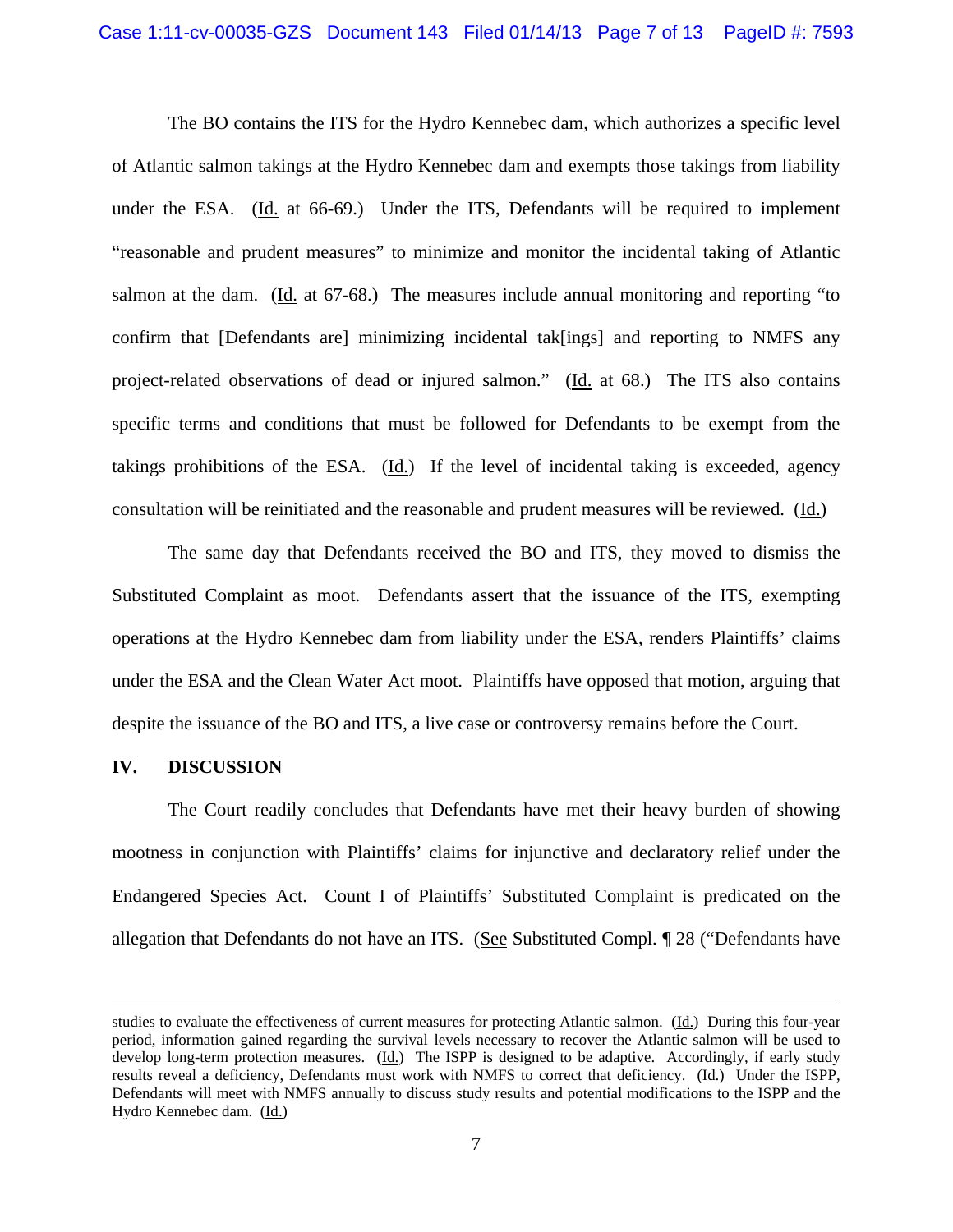neither an incidental take permit nor an incidental take statement authorizing their take of Atlantic salmon at Hydro Kennebec dam.").) This foundational fact changed when NMFS issued its BO and ITS on September 17, 2012 and fundamentally altered the circumstances of this litigation.

The ITS issued by NMFS exempts from liability any taking of Atlantic salmon that is in accord with the ITS from the issuance of the ITS to 2016. (Biological Opinion at 64-76.) See also Ramsey v. Kantor, 96 F.3d 434, 441 (9th Cir. 1996) (providing that Section 7(o) "indicates that any taking-whether by a federal agency, private applicant, or other party-that complies with the conditions set forth in the incidental take statement is permitted.") Plaintiffs even acknowledged in their Substituted Complaint that the issuance of an ITS would exempt Defendants from liability under the ESA. (See Substituted Compl. ¶ 2 ("The ESA allows the [NMFS] and [USFWS], under certain circumstances, to authorize an otherwise prohibited taking of an endangered species if such taking is 'incidental' to, and not the purpose of, the carrying out of an otherwise lawful activity."); see also Pls.' Opp'n To Brookfield's Renewed Mot. To Dismiss (ECF No. 134) at 3 ("Brookfield will be insulated from future ESA take liability for the life of the ITS, *so long as it complies with those conditions*.") (alteration in original).) Case law confirms that the issuance of the ITS renders Plaintiffs' ESA claim moot. See Oregon Wild v. Connor, No. 6:09-CV-00185-AA, 2012 WL 3756327 at \*\*2-3 (D. Or. Aug. 27, 2012) (declaring claims under Section 9 of the ESA moot because "[t]he actions challenged by plaintiff in its second claim for relief have been explicitly authorized by NMFS under Section 7, and are no longer even allegedly 'wrongful.'); Oregon Natural Res. Council v. Bureau of Reclamation, No. 91-6284-HO, U.S. Dist. LEXIS 7418 at \*\*24-25 (D. Or. April 5, 1993) (stating that "FWS's issuance of the biological opinion on the long-term operation of the Project, and the adoption of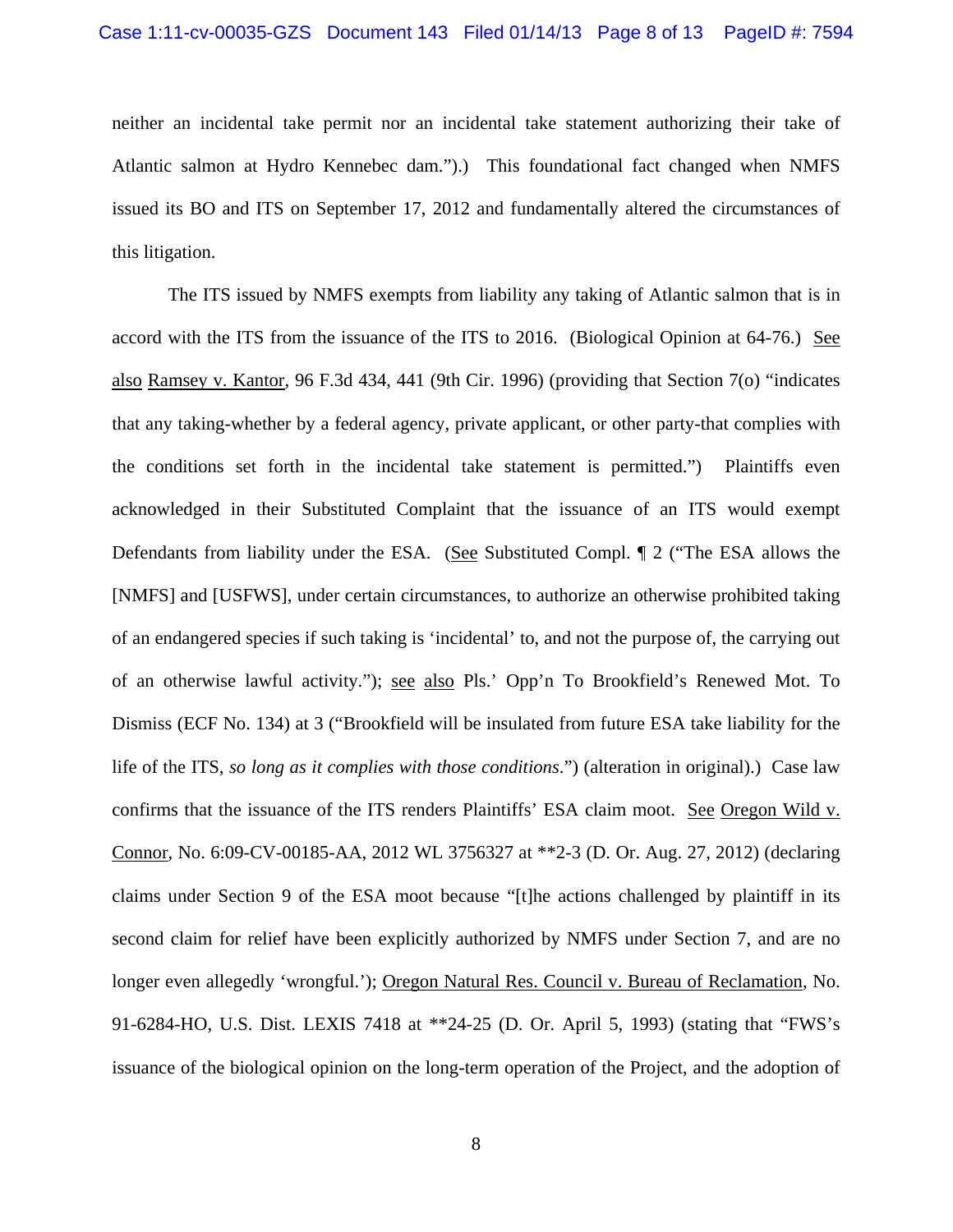that opinion by the Bureau, moots plaintiffs' ESA claims."); Southern Utah Wilderness Alliance v. Madigan, No. 92-1094-LFO, 1993 WL 19650 at \*1 (D.D.C. Jan. 6, 1993) (dismissing as moot claims under ESA Section 9 because the Fish and Wildlife Service issued incidental take statements along with its biological opinion).

 Plaintiffs' request for injunctive relief for Count I is similarly based on now outdated facts. First, Plaintiffs request that the Court order Defendants to prepare a BA according to a specified schedule. (Substituted Compl. Requested Relief ¶ d.) On April 6, 2012, Defendants' draft BA was filed with FERC. (Biological Opinion at 13.) Second, Plaintiffs request that the Court order Defendants to "prevent Atlantic salmon from swimming into operating turbines at [the] Hydro Kennebec dam *unless authorized by an ITP or ITS*" and to "implement other appropriate measures to comply with the ESA's take prohibition *pending the issuance of any ITP or ITS*." (Substituted Compl. Requested Relief ¶ d (emphasis added).) Defendants now have a valid ITS based on the "best available scientific and commercial information" that contains "reasonable and prudent measures" designed to minimize and monitor the incidental taking of Atlantic salmon at the Hydro Kennebec dam. (Biological Opinion at 7, 67-68.) In the Substituted Complaint, Plaintiffs request only prospective relief and that requested relief has been provided through the issuance of the BO and ITS. Therefore, Plaintiffs' request for injunctive relief is now moot. For the same reasons that injunctive relief is not available, a declaratory judgment is also not available.

 Moreover, the core of Plaintiffs' complaint is that Atlantic salmon, an endangered species, are being taken at the Hydro Kennebec dam without an incidental take statement in violation of the ESA. Plaintiffs' claimed injury has been healed by the issuance of the ITS. There is no grievance left in the Substituted Complaint for the Court to remedy. Therefore, the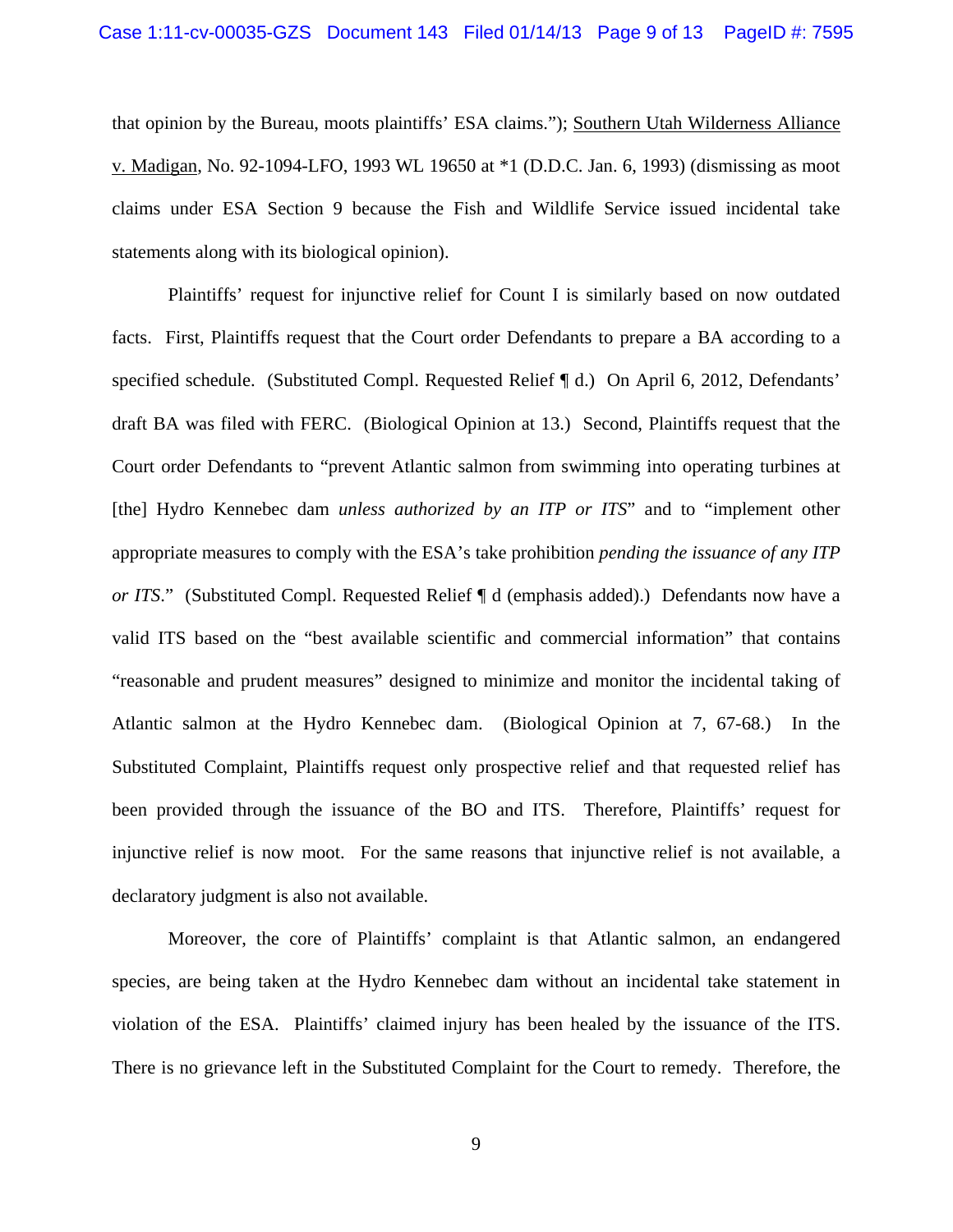issuance of the BO and ITS resolves Plaintiffs' injury, renders Plaintiffs' ESA claim moot and "forestall[s] any occasion for meaningful relief." Southern Utah Wilderness Alliance, 110 F.3d at 727.

 Plaintiffs advance two arguments in an attempt to keep their ESA claim alive. First, Plaintiffs assert that the Court could award injunctive relief to remedy past alleged takings of Atlantic salmon at the Hydro Kennebec dam. Specifically, Plaintiffs ask the Court to use the conservation recommendations in the ITS, which are not mandatory obligations, to fashion injunctive relief "for the purpose of remediating the harm caused by [Defendants'] unlawful past takes of Atlantic salmon." (Pls.' Opp' to Brookfield's Renewed Mot. To Dismiss (ECF No. 134) at 12.) In support of this argument, Plaintiffs point to U.S. Public Interest Research Group v. Atlantic Salmon of Maine, LLC, 339 F.3d 23 (1st Cir. 2003), where *after* the district court issued an injunction to remedy violations of the Clean Water Act, the Maine Board of Environmental Protection issued a permit for the challenged activity that had less stringent requirements than the injunction issued by the district court.  $\underline{Id}$  at 27. In upholding the injunction, the First Circuit stated, "the court may grant additional injunctive relief governing the post-permit operations of the companies *insofar as the court is remedying harm caused by their past violations*." Id. at 31 (alteration in original). Here, Plaintiffs ask the Court to follow Atlantic Salmon and grant injunctive relief to remedy alleged past violations of the ESA.

 Even assuming that the Hydro Kennebec dam did take Atlantic salmon in violation of the ESA prior to the issuance of the ITS and that the Court retained jurisdiction over an ESA claim that occurred wholly in the past, the Court would decline to issue further injunctive relief. In Atlantic Salmon, at the time the district court issued the injunction, the permit had not yet been issued. 339 F.3d at 27. That is not the case here. Instead, the Court has before it an extensive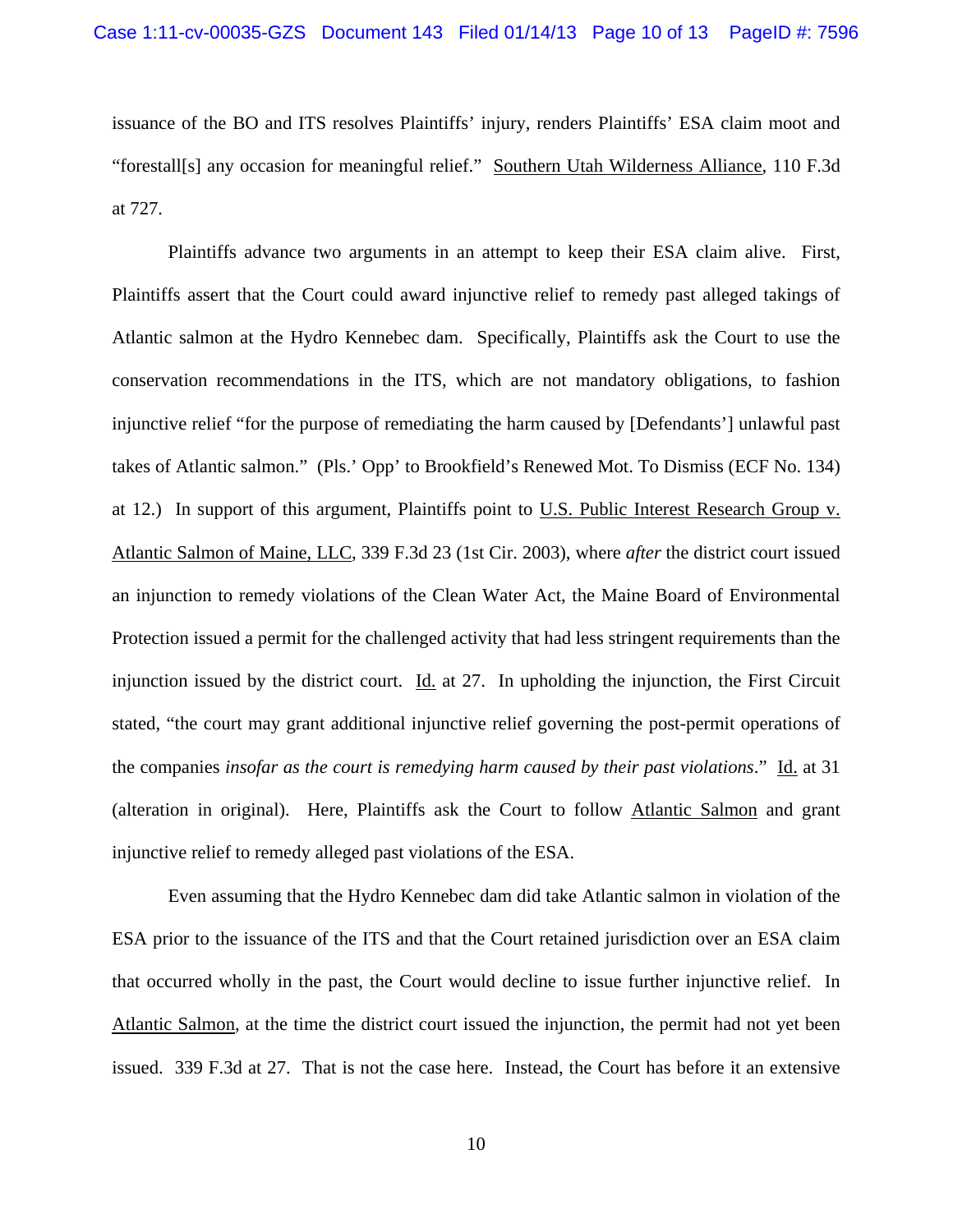Biological Opinion "based on a review of the best available scientific and commercial information." (Biological Opinion at 7.) Contained within the BO and the ITS are "reasonable and prudent measures [that are] necessary and appropriate to minimize and monitor incidental take of Atlantic salmon at the Hydro-Kennebec Project." (Id. at 67-68.) In this situation, the Court will defer to a coordinate branch of government and its well-researched and reasoned conclusions. Accordingly, even assuming the Court has jurisdiction, the Court stays its hand and declines to issue injunctive relief.

 Second, Plaintiffs argue that Defendants may not comply with the conditions in the ITS. However, an alleged failure to comply with the terms of the ITS is not the case before the Court. Instead, the Substituted Complaint repeatedly states that Defendants do not have an ITS or ITP authorizing the alleged taking of Atlantic salmon in violation of the ESA. (See Substituted Compl. ¶¶ 2, 28, 53, Requested Relief ¶ d.) Following issuance of the ITS, Plaintiffs have not moved to amend their Substituted Complaint to state a claim for relief in view of the newly issued ITS. Accordingly, there is no claim that would provide a basis for relief for violation of the ITS in Plaintiffs' Substituted Complaint.

 Moreover, should Defendants fail to follow the terms of the ITS, including if Defendants exceed the authorized amount of takings of Atlantic salmon, then certain provisions contained within the ITS itself are invoked. For example, "[i]f, during the course of the action, the level of incidental take is exceeded, reinitiation of consultation and review of the reasonable and prudent measures are required." (Biological Opinion at 68.) The ITS also contains an annual monitoring and reporting program "to confirm that [the Hydro Kennebec dam] is minimizing incidental tak[ing] and reporting to NMFS any project-related observations of dead or injured salmon made by [the dam]." (Id.) Since before Plaintiffs filed this action, Defendants have diligently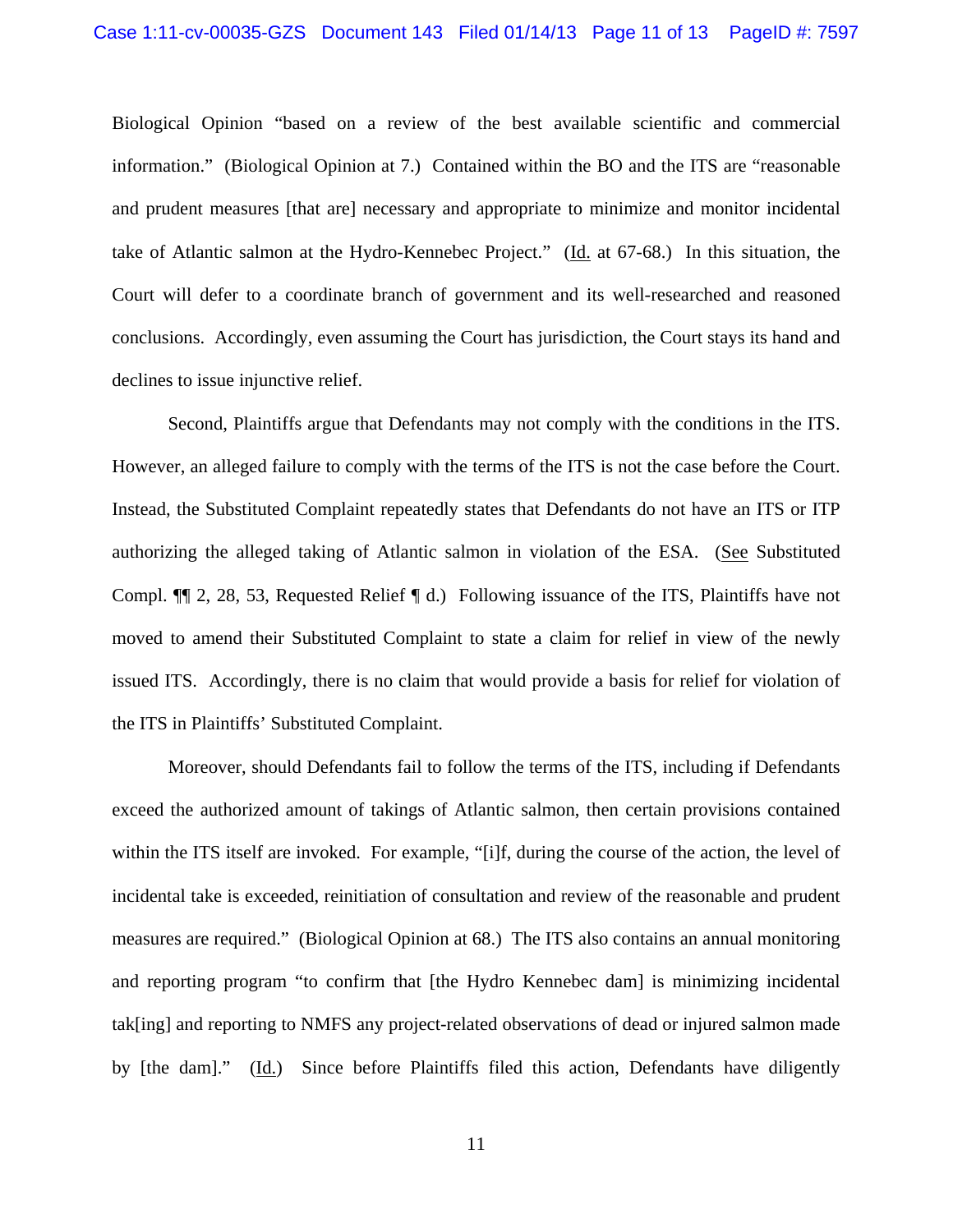attempted to comply with the requirements and process for obtaining an ITS. (See, e.g., Biological Opinion at 6-7.) Defendants' actions and the existence of an ITS render Plaintiffs' ESA claim moot. Because Count I of Plaintiffs' Substituted Complaint has become moot, dismissal is "compulsory." See Cruz, 252 F.3d at 533. Therefore, Count I of Plaintiffs' Substituted Complaint is DISMISSED.

### **V. CLEAN WATER ACT**

 In their Renewed Motion To Dismiss, Defendants assert that the issuance of the ITS "will clearly resolve any subordinate concerns under other statutes" – apparently referencing Count II of Plaintiffs' Substituted Complaint – without citation to any legal authority for that proposition. (Renewed Mot. To Dismiss (ECF No. 133) at 4 n.6.) Instead, Defendants cite to the record on summary judgment. In Defendants' Reply To Plaintiffs' Opposition To Brookfield's Renewed Motion To Dismiss (ECF No. 136), Defendants attempt to introduce new evidence and argue that the Clean Water Act claim should be dismissed based on arguments advanced by Defendants in their summary judgment papers. (Id. at 5-7; see also Defs.' Mot. For Summ. J. (ECF No. 106) at 14-15.) In Plaintiffs' Motion To Strike Portions Of Reply Brief And Proffered Evidence Or, In The Alternative, For Leave To File Surreply (ECF No. 137) ("Plaintiffs' Motion To Strike"), Plaintiffs object to the introduction of the new evidence and arguments that go to the merits of the CWA claim. In short, the Court agrees that the introduction of the new evidence and arguments that address the merits of the claim are not appropriate on this motion to dismiss and declines to consider that evidence or those arguments. Accordingly, Plaintiffs' Motion To Strike is GRANTED. Defendants have provided the Court with no basis to dismiss Count II of Plaintiffs' Substituted Complaint based on the present Renewed Motion To Dismiss. Therefore, Defendants' Renewed Motion To Dismiss is DENIED as to Count II.